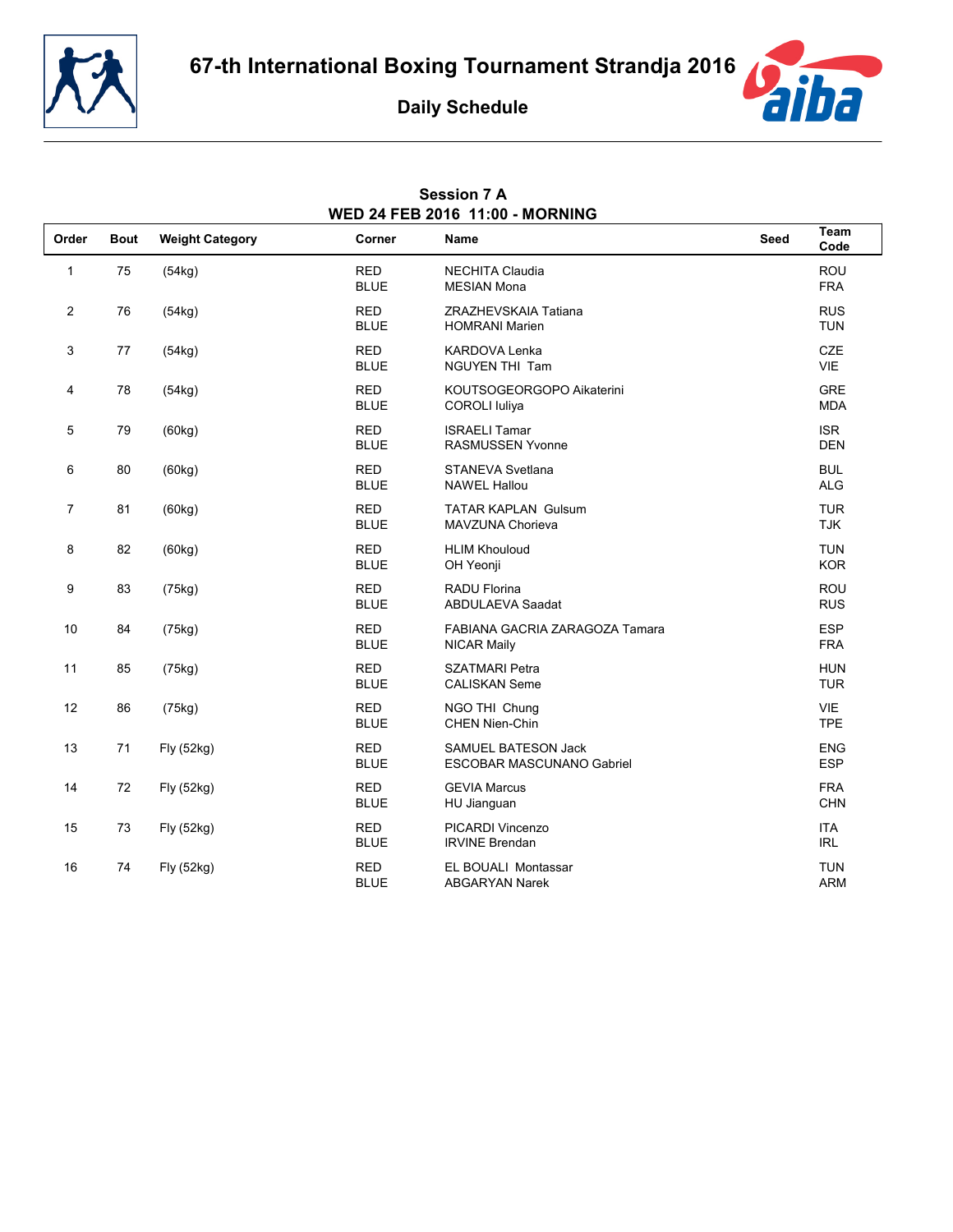



**Session 8 B**



|                | WED 24 FEB 2016 11:00 - MORNING |                        |                           |                                                       |             |                          |  |
|----------------|---------------------------------|------------------------|---------------------------|-------------------------------------------------------|-------------|--------------------------|--|
| Order          | <b>Bout</b>                     | <b>Weight Category</b> | Corner                    | Name                                                  | <b>Seed</b> | Team<br>Code             |  |
| 1              | 91                              | (54kg)                 | <b>RED</b><br><b>BLUE</b> | <b>DIMITROVA Gabriela</b><br><b>CAKIROGLU Busenaz</b> |             | <b>BUL</b><br><b>TUR</b> |  |
| $\overline{c}$ | 92                              | (54kg)                 | <b>RED</b><br><b>BLUE</b> | ALIMARDANOVA Anna<br><b>MANCINI Delphine</b>          |             | <b>AZE</b><br><b>FRA</b> |  |
| 3              | 93                              | (54kg)                 | <b>RED</b><br><b>BLUE</b> | <b>GORALSKA Anna</b><br><b>HAIJUAN Si</b>             |             | <b>POL</b><br><b>CHN</b> |  |
| 4              | 94                              | (54kg)                 | <b>RED</b><br><b>BLUE</b> | <b>WHITESIDE Lisa</b><br><b>DAVIDE Marzia</b>         |             | <b>ENG</b><br><b>ITA</b> |  |
| 5              | 95                              | (60kg)                 | <b>RED</b><br><b>BLUE</b> | <b>ALEXIUSSON Agnes</b><br>STRIDSMAN Anja             |             | <b>SWE</b><br><b>AUS</b> |  |
| 6              | 96                              | (60kg)                 | <b>RED</b><br><b>BLUE</b> | ALEKSEEVNA Yana<br>YIN Junhua                         |             | <b>AZE</b><br><b>CHN</b> |  |
| $\overline{7}$ | 97                              | (60kg)                 | <b>RED</b><br><b>BLUE</b> | <b>CAMERON Chantelle</b><br><b>TESTA Irma</b>         |             | <b>ENG</b><br><b>ITA</b> |  |
| 8              | 98                              | (60kg)                 | <b>RED</b><br><b>BLUE</b> | SIWA Kinga<br><b>BRUGGER Sandra</b>                   |             | POL<br>SUI               |  |
| 9              | 99                              | (75kg)                 | <b>RED</b><br><b>BLUE</b> | STANEVA Petya<br>KEBIKAVA Viktoryia                   |             | BUL_C<br><b>BLR</b>      |  |
| 10             | 100                             | (75kg)                 | <b>RED</b><br><b>BLUE</b> | <b>LAURELL Anna</b><br>ASKAROVA Nafisakhon            |             | <b>SWE</b><br><b>UZB</b> |  |
| 11             | 101                             | (75kg)                 | <b>RED</b><br><b>BLUE</b> | <b>GUERRIER Erika</b><br>KIM Shinhyeong               |             | <b>FRA</b><br><b>KOR</b> |  |
| 12             | 102                             | (75kg)                 | <b>RED</b><br><b>BLUE</b> | FONTIJN Nouchka<br>LI Qian                            |             | <b>NED</b><br><b>CHN</b> |  |
| 13             | 87                              | Fly (52kg)             | <b>RED</b><br><b>BLUE</b> | <b>VRAPI Klevis</b><br><b>ASENOV Daniel</b>           |             | <b>ALB</b><br><b>BUL</b> |  |
| 14             | 88                              | Fly (52kg)             | <b>RED</b><br><b>BLUE</b> | <b>TCHUBABRIA Avtandil</b><br><b>KOC Omer</b>         |             | GEO<br><b>TUR</b>        |  |
| 15             | 89                              | Fly (52kg)             | <b>RED</b><br><b>BLUE</b> | ALAVERDIAN david<br><b>KONKI Elie</b>                 |             | <b>ISR</b><br><b>FRA</b> |  |
| 16             | 90                              | Fly (52kg)             | <b>RED</b><br><b>BLUE</b> | SOPINSKYI Ihor<br>KIM Inkyu                           |             | <b>UKR</b><br><b>KOR</b> |  |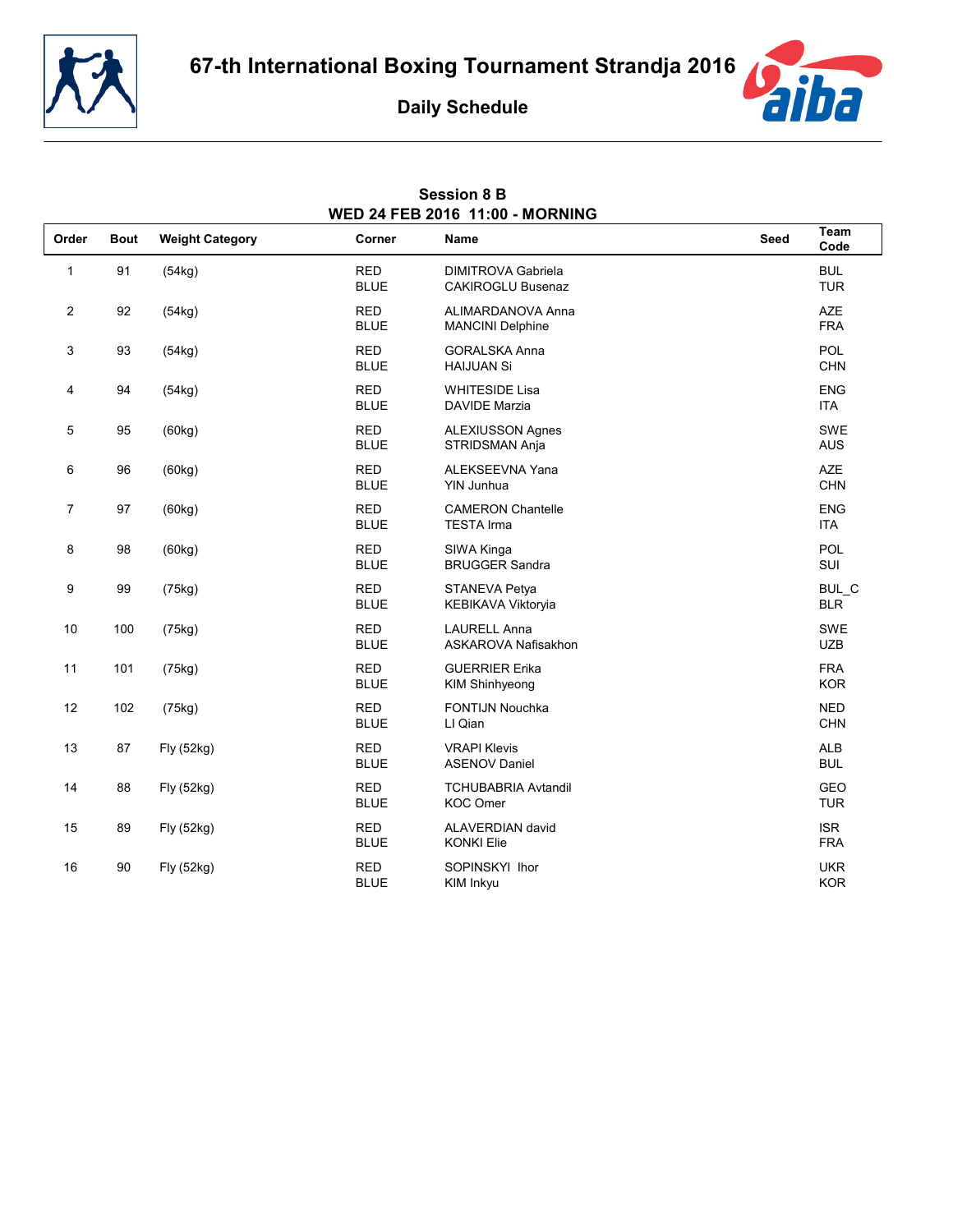

**Session 9 A**



|                | <b>WED 24 FEB 2016 15:15 - AFTERNOON</b> |                        |                           |                                                        |      |                          |  |  |
|----------------|------------------------------------------|------------------------|---------------------------|--------------------------------------------------------|------|--------------------------|--|--|
| Order          | <b>Bout</b>                              | <b>Weight Category</b> | Corner                    | Name                                                   | Seed | Team<br>Code             |  |  |
| 1              | 114                                      | (51kg)                 | <b>RED</b><br><b>BLUE</b> | PAPOUTSAKI Antonia<br>PETROVA Stanimira                |      | <b>GRE</b><br><b>BUL</b> |  |  |
| $\overline{c}$ | 115                                      | (51kg)                 | <b>RED</b><br><b>BLUE</b> | PERIJOC Lacramioara<br>REBECA GARCIA MARIA Lara        |      | <b>ROU</b><br><b>ESP</b> |  |  |
| 3              | 116                                      | (51kg)                 | <b>RED</b><br><b>BLUE</b> | MIRZAEVA Yodgoroy<br><b>HANSEN Marielle</b>            |      | <b>UZB</b><br><b>NOR</b> |  |  |
| 4              | 117                                      | (51kg)                 | <b>RED</b><br><b>BLUE</b> | <b>DRABIK Sandra</b><br><b>HOLZKEN Alicia</b>          |      | <b>POL</b><br><b>NED</b> |  |  |
| 5              | 103                                      | Bantam (56kg)          | <b>RED</b><br><b>BLUE</b> | <b>M'HAMDI Bilel</b><br><b>NIKITIN Vladimir</b>        |      | <b>TUN</b><br><b>RUS</b> |  |  |
| 6              | 104                                      | Bantam (56kg)          | <b>RED</b><br><b>BLUE</b> | <b>LUNDGAARD JENSEN Frederik</b><br>BLAGOVESTOV Dushko |      | <b>DEN</b><br><b>BUL</b> |  |  |
| $\overline{7}$ | 105                                      | Bantam (56kg)          | <b>RED</b><br><b>BLUE</b> | <b>BERNARD McGRAIL Peter</b><br>FERRER PEREIRA Diego   |      | <b>ENG</b><br><b>ESP</b> |  |  |
| 8              | 106                                      | Light Welter (64kg)    | <b>RED</b><br><b>BLUE</b> | ALIBEKOV Almasbek<br><b>AMZILE Hassan</b>              |      | <b>KAZ</b><br><b>FRA</b> |  |  |
| 9              | 107                                      | Light Welter (64kg)    | <b>RED</b><br><b>BLUE</b> | AVCI A. Furkan<br>MAXWELL Sam                          |      | <b>TUR</b><br><b>ENG</b> |  |  |
| 10             | 108                                      | Light Welter (64kg)    | <b>RED</b><br><b>BLUE</b> | <b>BACHKOV Hovhannes</b><br><b>FERRIN Miguel</b>       |      | <b>ARM</b><br>ECU        |  |  |
| 11             | 109                                      | Light Welter (64kg)    | <b>RED</b><br><b>BLUE</b> | <b>DING Tianlong</b><br><b>LIM Hyunchul</b>            |      | <b>CHN</b><br><b>KOR</b> |  |  |
| 12             | 110                                      | Middle (75kg)          | <b>RED</b><br><b>BLUE</b> | <b>CAVALLARO Salvatore</b><br><b>DIMITROV Anton</b>    |      | <b>ITA</b><br><b>BUL</b> |  |  |
| 13             | 111                                      | Middle (75kg)          | <b>RED</b><br><b>BLUE</b> | <b>WILLIAMSON Troy</b><br><b>DAYSON Ritti</b>          |      | <b>ENG</b><br><b>DEN</b> |  |  |
| 14             | 112                                      | Middle (75kg)          | <b>RED</b><br><b>BLUE</b> | LEE Dongyun<br>MYTROFANOV Dmytro                       |      | <b>KOR</b><br><b>UKR</b> |  |  |
| 15             | 113                                      | Middle (75kg)          | <b>RED</b><br><b>BLUE</b> | <b>HOVHIKYAN Arman</b><br>EL MEKACHARI Yahia           |      | <b>ARM</b><br><b>TUN</b> |  |  |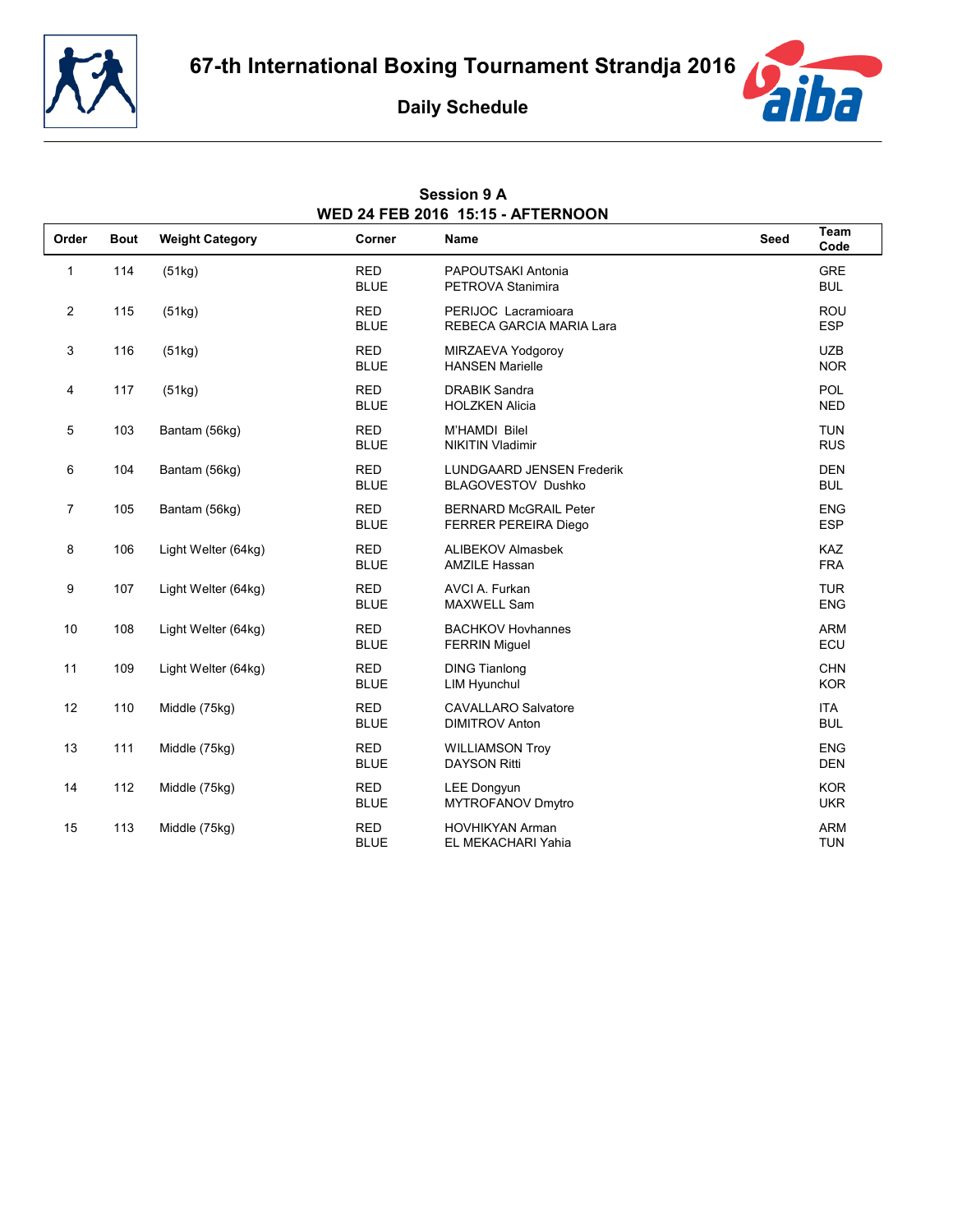



|                | <b>WED 24 FEB 2016 15:15 - AFTERNOON</b> |                        |                           |                                                        |             |                          |  |  |
|----------------|------------------------------------------|------------------------|---------------------------|--------------------------------------------------------|-------------|--------------------------|--|--|
| Order          | <b>Bout</b>                              | <b>Weight Category</b> | Corner                    | <b>Name</b>                                            | <b>Seed</b> | Team<br>Code             |  |  |
| $\mathbf{1}$   | 130                                      | (51kg)                 | <b>RED</b><br><b>BLUE</b> | <b>ELGOUL Ahlem</b><br>SOUHILA Bouchene                |             | <b>TUN</b><br><b>ALG</b> |  |  |
| $\overline{2}$ | 131                                      | (51kg)                 | <b>RED</b><br><b>BLUE</b> | <b>NUR COSKUN Elif</b><br><b>OURAHMOUNE Sarah</b>      |             | <b>TUR</b><br><b>FRA</b> |  |  |
| 3              | 132                                      | (51kg)                 | <b>RED</b><br><b>BLUE</b> | <b>REN Cancan</b><br><b>VIRGINIA ADAM Nicola</b>       |             | <b>CHN</b><br><b>ENG</b> |  |  |
| 4              | 133                                      | (51kg)                 | <b>RED</b><br><b>BLUE</b> | MYAGMARDULA Nandintsetseg<br><b>ISAEVA Zoia</b>        |             | <b>MGL</b><br><b>RUS</b> |  |  |
| 5              | 118                                      | Bantam (56kg)          | <b>RED</b><br><b>BLUE</b> | <b>ASANAU Dzmitry</b><br><b>ZENELI Krenar</b>          |             | <b>BLR</b><br><b>ALB</b> |  |  |
| 6              | 119                                      | Bantam (56kg)          | <b>RED</b><br><b>BLUE</b> | <b>AVAGYAN Aram</b><br><b>TURKADZE Merab</b>           |             | <b>ARM</b><br><b>GEO</b> |  |  |
| $\overline{7}$ | 120                                      | Bantam (56kg)          | <b>RED</b><br><b>BLUE</b> | <b>BUTSENKO Mykola</b><br>LEE Myeongkwan               |             | <b>UKR</b><br><b>KOR</b> |  |  |
| 8              | 121                                      | Bantam (56kg)          | <b>RED</b><br><b>BLUE</b> | <b>ZHANG Jiawei</b><br><b>IVANOV Stefan</b>            |             | <b>CHN</b><br><b>BUL</b> |  |  |
| 9              | 122                                      | Light Welter (64kg)    | <b>RED</b><br><b>BLUE</b> | <b>SROUR Hadi</b><br><b>THOMAS Maredudd</b>            |             | <b>NOR</b><br><b>WAL</b> |  |  |
| 10             | 123                                      | Light Welter (64kg)    | <b>RED</b><br><b>BLUE</b> | <b>KELLY Wayne</b><br><b>KELES Fatih</b>               |             | <b>IRL</b><br><b>TUR</b> |  |  |
| 11             | 124                                      | Light Welter (64kg)    | <b>RED</b><br><b>BLUE</b> | EDUARDO OROZCO OJEDA Johann<br><b>DUNAYTSEV Vitaly</b> |             | <b>ESP</b><br><b>RUS</b> |  |  |
| 12             | 125                                      | Light Welter (64kg)    | <b>RED</b><br><b>BLUE</b> | SAID Ben<br>PETROV Viktor                              |             | <b>TUN</b><br><b>UKR</b> |  |  |
| 13             | 126                                      | Middle (75kg)          | <b>RED</b><br><b>BLUE</b> | <b>KOVALCHUK Andrey</b><br>ZAN DASKALO Daniel          |             | <b>RUS</b><br><b>ISR</b> |  |  |
| 14             | 127                                      | Middle (75kg)          | <b>RED</b><br><b>BLUE</b> | KAJOSHI Arjon<br><b>MIKHAILAU Andrei</b>               |             | <b>ALB</b><br><b>BLR</b> |  |  |
| 15             | 128                                      | Middle (75kg)          | <b>RED</b><br><b>BLUE</b> | <b>BIACHO BOLEQUIA Damian</b><br><b>CHARTOI Leon</b>   |             | <b>ESP</b><br><b>SWE</b> |  |  |
| 16             | 129                                      | Middle (75kg)          | <b>RED</b><br><b>BLUE</b> | <b>ASENOV Nikolay</b><br><b>AYGUN Birol</b>            |             | BUL_C<br><b>TUR</b>      |  |  |

### **Session 10 B WED 24 FEB 2016 15:15 - AFTERNOON**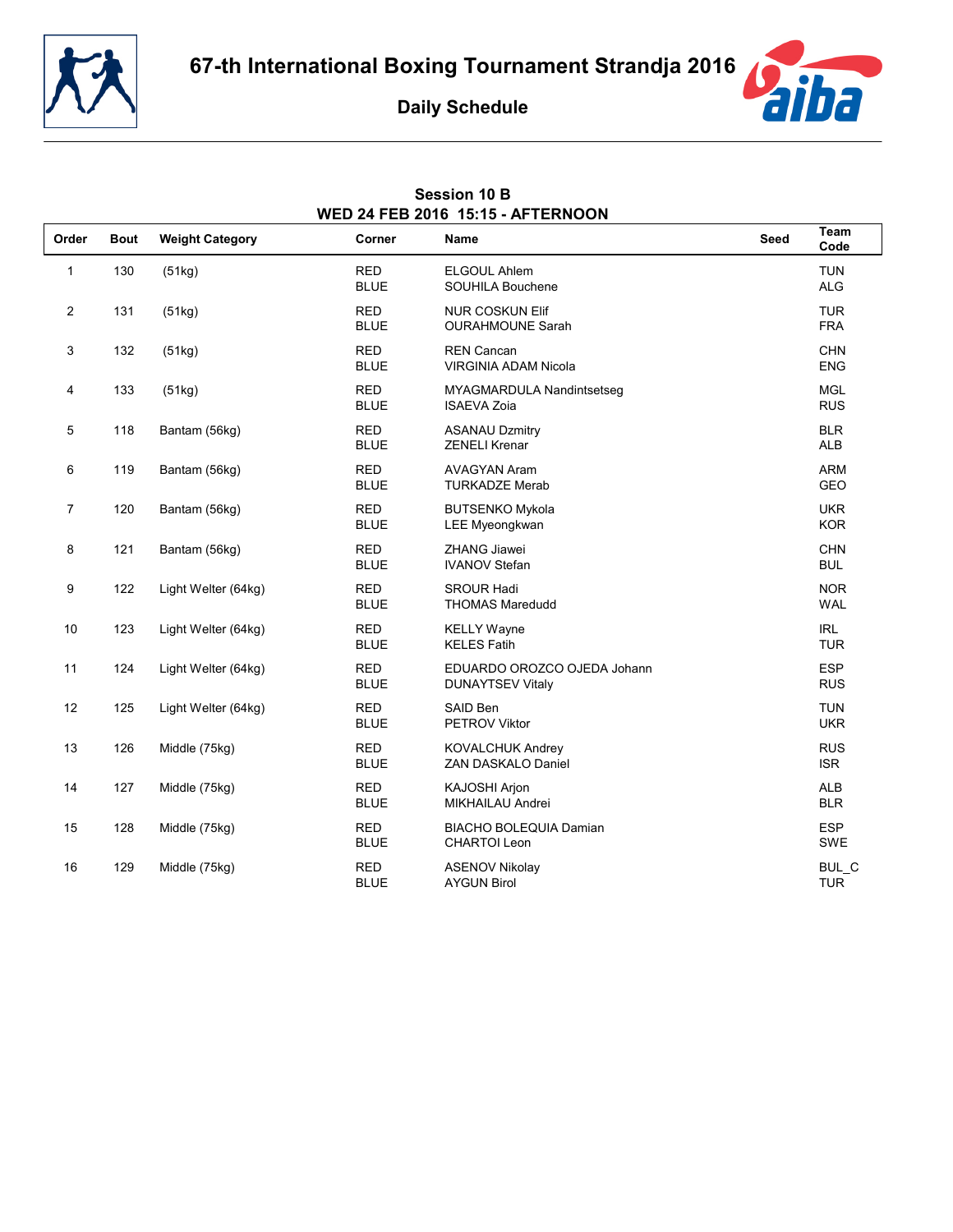

**Session 11 A**



| WED 24 FEB 2016 19:30 - EVENING |             |                        |                           |                                                          |             |                          |  |
|---------------------------------|-------------|------------------------|---------------------------|----------------------------------------------------------|-------------|--------------------------|--|
| Order                           | <b>Bout</b> | <b>Weight Category</b> | Corner                    | <b>Name</b>                                              | <b>Seed</b> | Team<br>Code             |  |
| $\mathbf{1}$                    | 134         | Light (60kg)           | <b>RED</b><br><b>BLUE</b> | SHILI Alla<br><b>DIMITROV Elian</b>                      |             | <b>TUN</b><br><b>BUL</b> |  |
| $\overline{2}$                  | 135         | Light (60kg)           | <b>RED</b><br><b>BLUE</b> | <b>BARSEGHYAN Samvel</b><br><b>ANDREIANA Razvan</b>      |             | <b>ARM</b><br><b>ROU</b> |  |
| 3                               | 136         | Light (60kg)           | <b>RED</b><br><b>BLUE</b> | <b>EFMORFIDIS Willem</b><br><b>ANGELO TORRES Bernard</b> |             | <b>GRE</b><br><b>NOR</b> |  |
| 4                               | 137         | Light (60kg)           | <b>RED</b><br><b>BLUE</b> | <b>DORIN Bucsa</b><br>SYLEJMANI Violant                  |             | <b>MDA</b><br><b>KOS</b> |  |
| 5                               | 138         | Welter (69kg)          | <b>RED</b><br><b>BLUE</b> | <b>THAMEUR Marzouk</b><br><b>STEFANOS Lessis</b>         |             | <b>TUN</b><br><b>GRE</b> |  |
| 6                               | 139         | Welter (69kg)          | <b>RED</b><br><b>BLUE</b> | <b>KOEV Nikolay</b><br><b>NINEL Cheprahe</b>             |             | BUL C<br>ROU             |  |
| $\overline{7}$                  | 140         | Welter (69kg)          | <b>RED</b><br><b>BLUE</b> | <b>BEQIRI Alban</b><br><b>THODORIDIS Ritzakis</b>        |             | <b>ALB</b><br><b>GRE</b> |  |
| 8                               | 141         | Welter (69kg)          | <b>RED</b><br><b>BLUE</b> | <b>NIELSEN Mikkel</b><br><b>CHAMOV Simeon</b>            |             | <b>DEN</b><br><b>BUL</b> |  |
| 9                               | 142         | Light Heavy (81kg)     | <b>RED</b><br><b>BLUE</b> | FESSI Wajdi<br><b>KHATAEV Imam</b>                       |             | <b>TUN</b><br><b>RUS</b> |  |
| 10                              | 143         | Light Heavy (81kg)     | <b>RED</b><br><b>BLUE</b> | YANG Heegeun<br><b>KAZAKOV Vadim</b>                     |             | <b>KOR</b><br><b>KAZ</b> |  |
| 11                              | 144         | Light Heavy (81kg)     | <b>RED</b><br><b>BLUE</b> | PAUL DELANEY John<br>SEKHNIASHVILI Nikoloz               |             | <b>IRL</b><br><b>GEO</b> |  |
| 12                              | 145         | Light Heavy (81kg)     | <b>RED</b><br><b>BLUE</b> | <b>MINA Carlos</b><br><b>MARINAJ Syrjan</b>              |             | ECU<br><b>ALB</b>        |  |